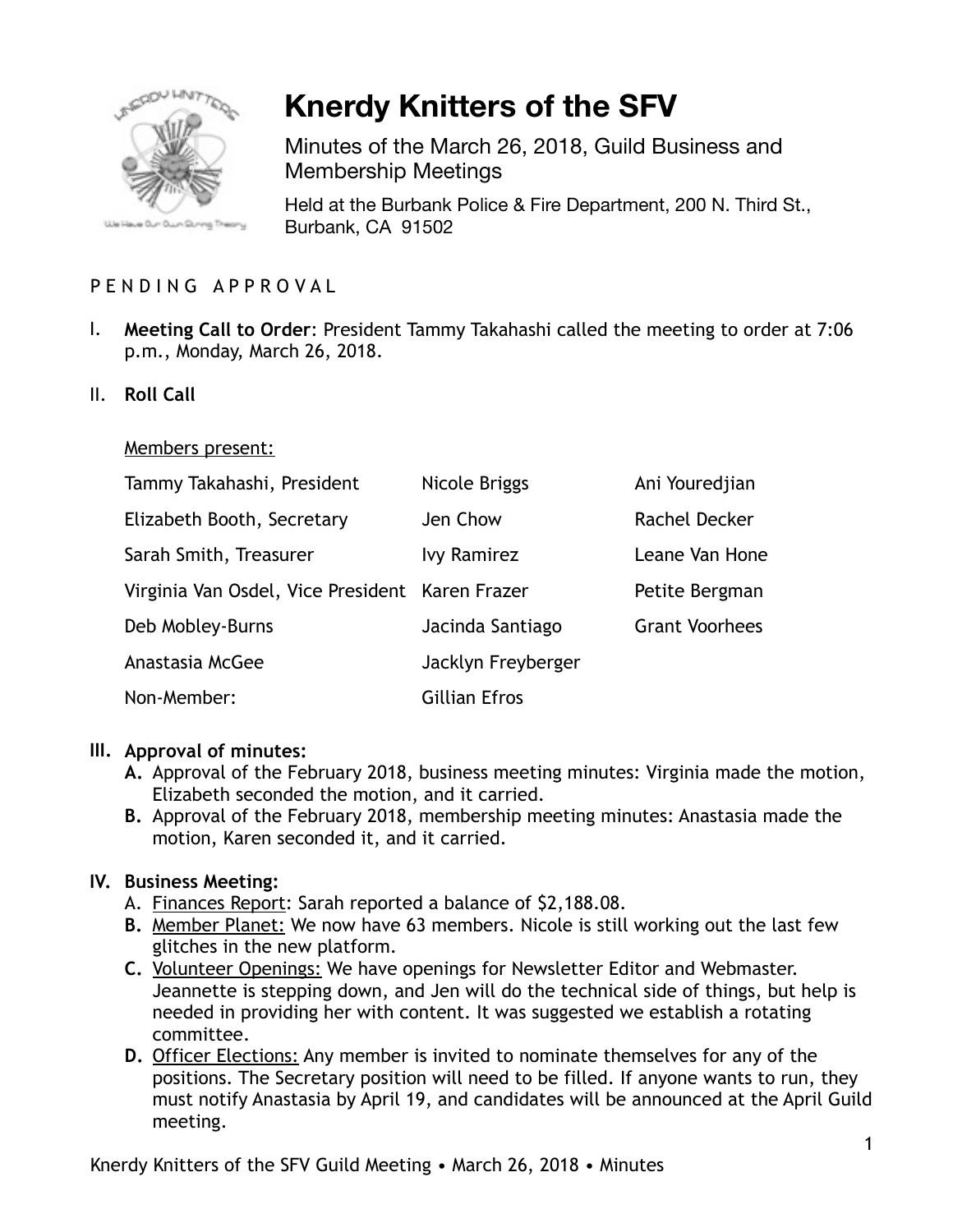#### **V. Membership Meeting: A. Events and Projects**

- 1. Charity Projects: The second meetup of 2018 was held at Panera, and everyone who is interested should RSVP on meetup. Knitted Knockers has updated their yarn list, and everything is available on **KnittedKnockers.org**. Rachel is working on finding the best place to send the 2017 contributions.
- 2. Knit- and Crochet-Along: Jacinda finished the second installment of 2018's first project. The second project of the year will be a shawl, which can be knit in worsted weight, and will be released June 30.

There is a helpful Youtube video for the CAL shawl (Erigeneia) posted by Secret Yarnery. Anastasia will have the pattern for a short summer CAL project (a Porg!) at the June Guild meeting, and in September we will start another shawl project featuring a skull design.

- 3. Retreat Wrapup: We thank Grant for the homemade wine and for his light carpentry work. Everyone loved the house, and we would like to continue renting houses for further retreats. Activities included a silk scarf dyeing class at a local yarn shop and a St. Patrick's Day-themed CAL and KAL.
- 4. Skills Workshop: We will be having our next workshop on April 23 at the Community Room. Members can enjoy it for free, \$5 for non-members. Please email Tammy with whatever skill you would like to teach. Please note that the Guild meeting is moved to April 30.
- 5. Yarn Crawl: The crawl is April 19-22, and although we are not involved in any official capacity, carpools can be planned among Guild members. When crawling, please let shops know you are a member of Knerdy Knitters and feel free to leave business cards. If you don't have cards with you and a shop requests them, please notify Tammy so she can drop some off. We also welcome photos posted to our social media accounts.
- 6. Guild Hall Replacement: Three options were suggested as an alternative to meetups at Guild Hall: Story Tavern, Corral Cafe and Mucho Mas Mexican Restaurant. Story Tavern will only do split checks in the game room. Corral Cafe doesn't hold their back room open for RSVPs, but someone can arrive early and request it. Our Guild Hall night is usually the first Thursday of the month, and it was decided we would try the different options and see what works best.
- 7. LA County Fair: The fair will be held August 31 September 23, but our fair entries are due May 15, and the delivery date for the items is June 2. Members may opt to have their submissions dropped off at the fair grounds and then returned after the fair is over without having to drive them in themselves. If you would also like to volunteer at the fiber arts booth at the fair, please let Tammy know which weekend in September you're interested in working. We may work on a group